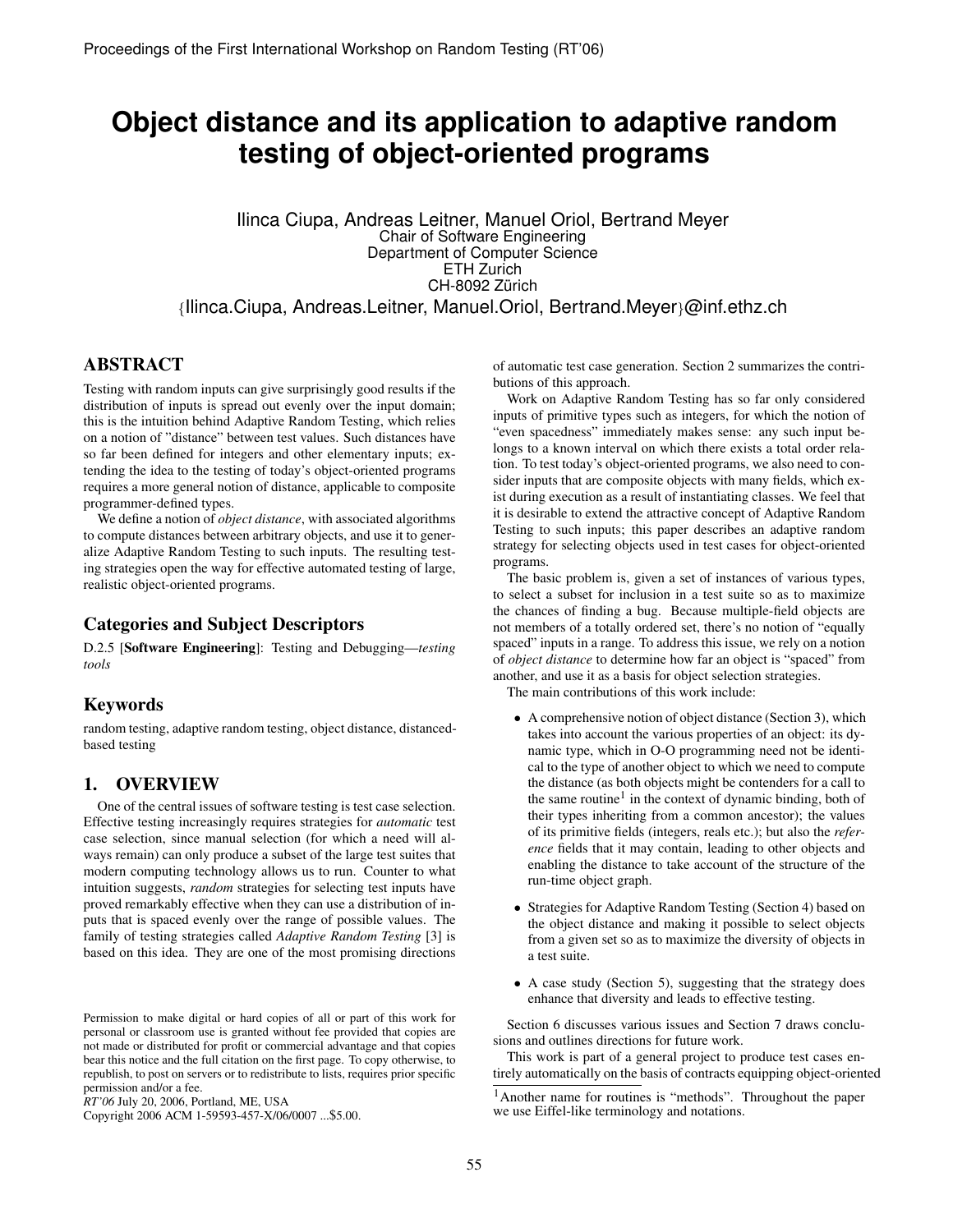code, in particular reusable components. The testing IDE resulting from this project, AutoTest [6], is already in wide use and has uncovered bugs in a number of existing production systems. The testing strategies based on the notion of object distance developed in this paper are in the process of being integrated into AutoTest.

#### 2. ADAPTIVE RANDOM TESTING

Random testing presents several benefits in automated testing processes. Some of its main benefits are ease of implementation, efficiency of test case generation, and the existence of ways to estimate its reliability [9]. Many reference texts are, however, critical towards it. Glenford J. Myers deems it the poorest testing methodology and "at best, an inefficient and ad hoc approach to testing" [15].

Several studies [7, 8] disproved this assessment by showing that random testing can be more cost-effective than partition testing. Menzies and Cukic [14] conducted a simulation of random testing of programs whose structures and sizes varied widely, and came to the conclusion that random testing, even with only a few tests, is very useful. Andrews *et al.* [1] show that, when specific recommended practices are followed, a testing strategy based on random input generation finds bugs even in mature software, and does so efficiently. They also state that, in addition to lack of proper tool support, the main reason for the rejection of random testing is lack of information about best practices.

Several algorithms have therefore been developed which attempt to maintain the benefits of random testing while increasing its efficiency. They generally provide ways to guide testing, so that it is no longer purely random. Particularly promising is the family of algorithms developed around the seminal work of Chen *et al.* on Adaptive Random Testing (ART) [3]. ART is based on the intuition that an even distribution of test cases in the input space allows finding bugs through fewer test cases than with purely random testing. The implementation of ART requires keeping two disjoint sets of test cases: a *candidate* set and an *executed* set. The test cases in the candidate set are generated randomly. The executed set is initially empty; then, as testing progresses, test cases that are executed are added to it and removed from the candidate set. The first test case that gets executed is selected at random from the candidate set and is added to the executed set; in the subsequent steps, the test case from the candidate set that is furthest away from the executed ones is selected from the candidate set. The distance between two test cases is computed using the Euclidean measure: thus, for an n-dimensional input domain, the distance between two test cases *a* and *b* whose inputs are  $a_i$  and  $b_i$  respectively, for  $i \in \{1, ..., n\}$ , is  $dist(a,b) = \sqrt{\sum_{i=1}^{n} (a_i - b_i)^2}$ . To evaluate the efficiency of ART, the authors use the "F-measure": the expected number of test cases required to reveal the first bug. Their experimental results show that ART can be more efficient than random testing by more than 50%.

Based on the ART intuition, a series of related algorithms have been proposed. Mirror ART [5] (MART) and ART through dynamic partitioning [4] reduce the overhead of ART. In MART, the input space is partitioned into disjoints subdomains. Test cases are generated in only one of these subdomains, using the ART algorithm, and then these generated test cases are mirrored into the other subdomains. This reduces the number of distance calculations that ART must perform. Restricted Random Testing [2] (RRT) is also closely related to ART and is based on restricting the regions of the input space where test cases can be generated. As opposed to ART, where the elements of the candidate set are generated randomly, in RRT test cases are always generated so that they are outside of the exclusion zones (a candidate is randomly generated, and, if it is inside an exclusion zone, it is disregarded and a new random generation is attempted). Further improvements to ART are provided by Mayer's work on lattice-based ART [13] and ART by bisection with restriction [12].

All the above algorithms need a measure of the distance between two test cases, which is calculated based on the distances between their integer (or real) inputs. If these inputs are not numeric, the algorithms cannot be applied directly. To increase the applicability of ART to object-oriented systems, we need a method for computing a measure of the degree of dissimilarity between two objects, which we refer to as the *distance* between them. Having such an object distance, as developed below, enables random testing of software written in an OO language to benefit from all the advantages provided by ART and its derivatives. Furthermore, the way this distance is calculated (the use of both a distance between types and a distance between values, and of different weightings for them) allows for high flexibility in implementing various testing strategies.

# 3. OBJECT DISTANCE

There are many ways to define a notion of distance between two objects. It is important to specify a framework for acceptable definitions, then make explicit any choices behind a specific proposal within that framework, and justify them. This discussion starts with a very general framework and makes a number of such choices until it arrives at a directly implementable notion, with an associated algorithm.

Distance principle: Inter-object distance should be a distance.

This refers to the mathematical notion of distance, i.e. a function  $\leftrightarrow$  returning a real value between two objects p and q such that:

- $\bullet$   $p \leftrightarrow q \geq 0$
- $p \leftrightarrow q = 0 \Leftrightarrow p = q$
- $p \leftrightarrow q = q \leftrightarrow p$
- $\forall r: p \leftrightarrow q \leq p \leftrightarrow r + r \leftrightarrow q$  (the triangle inequality)

One of the consequences of the distance principle is that the rest of this discussion need only concern itself with defining the distance between two distinct objects; the distance from an object to itself will be zero.

The basic issue is to define the distance between two composite objects *p* and *q*. As illustrated in figure 2, each object is characterized by a number of fields, where each field is either:

- A directly usable **expanded** value<sup>2</sup>: integer, boolean etc.
- A reference to another composite object.

We will include strings in the first case; although in many objectoriented frameworks a string value is denoted by a reference to an object containing the string's representation, it is more appropriate, when defining the distance, to treat the string as a directly usable value. Specifically, we will use as distance between two strings their *Levenshtein distance* [11], also known as edit distance: the minimum number of operations yielding one string from the other where each operation is one of: substitution, insertion, and deletion.

In the second case, the reference can be void (or null). To avoid special cases we will treat a void reference as a reference to a special object called *Void*.

<sup>&</sup>lt;sup>2</sup>Expanded values are also called "primitive"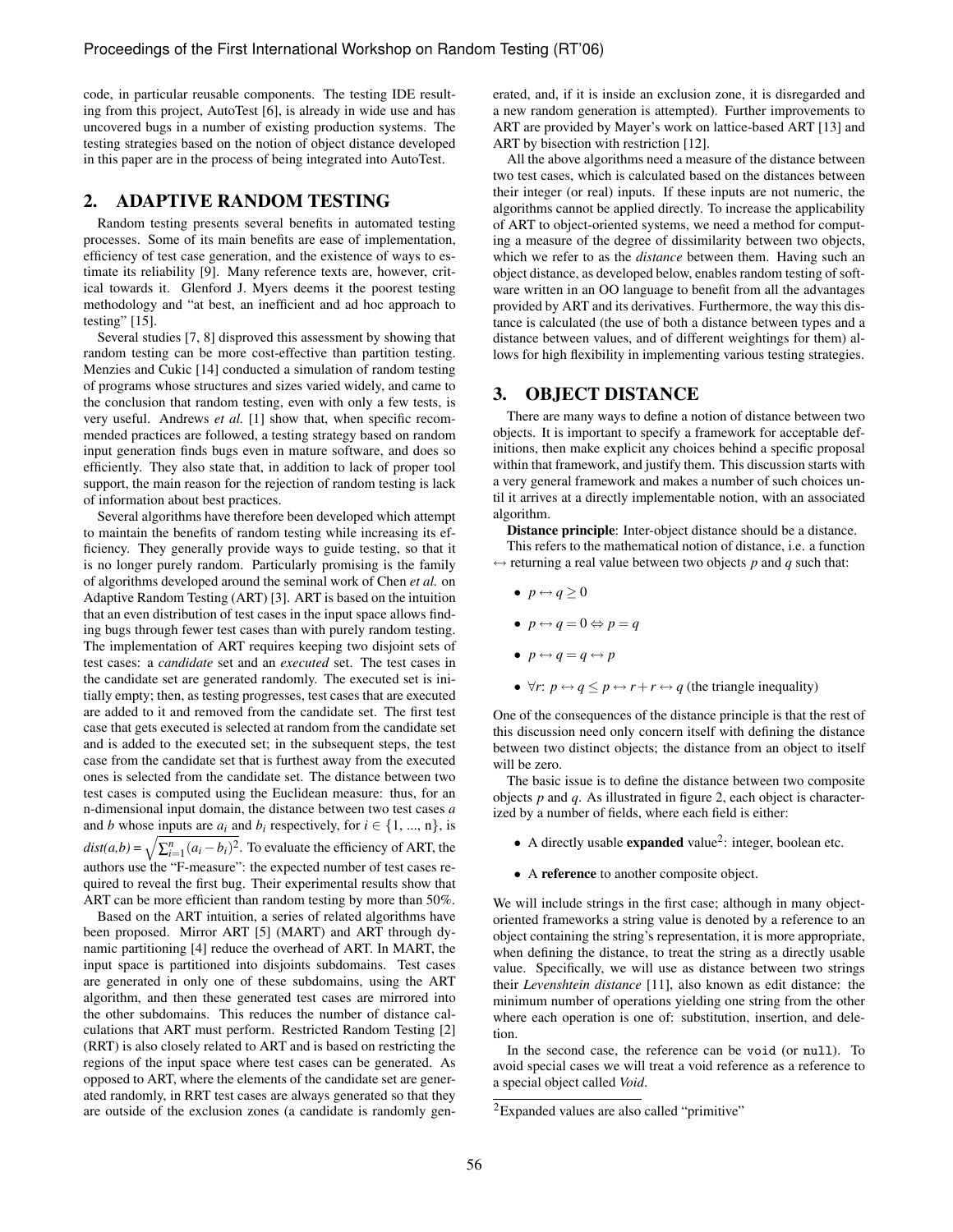#### 3.1 Elementary distance

A basic measure is needed to compare elementary values as appear in fields of objects.

Definition: elementary distance. The distance between two elementary values *p* and *q* is:

- For numbers:  $C(|p-q|)$  (where  $|p-q|$  is the absolute value of their difference and  $C$  is a monotonically non-decreasing function, with  $C(0) = 0$ ).
- For booleans: 0 if identical, **B** otherwise.
- For strings: the Levenshtein distance.
- For references: 0 if identical, **R** if different but none is void, V if only one of them is void.

In this definition,  $B$ ,  $R$  and  $V$  are positive values chosen conventionally; fully defining the model will also require defining an appropriate function C. In Section 5 we will use  $B = R = V = 10$ , and the identity function for C .

In the reference cases, it does not seem appropriate to compare the values of the references understood as addresses, since distance in memory usually carries no semantic relevance.

In the integer and string cases,  $C$  is a compression function which can be used, if desired, to avoid giving too much weight to very large distances between integers or strings. Although integers and strings could use separate compression functions we use just one for simplicity. A possible choice for  $C$ , other than the identity function, would be, for some constant **M**,  $C(x) = x$  for  $x \le M$ , and  $C(x) = M + log_{10}(x - M + 1)$  for  $x > M$ .

#### 3.2 Composite object distance

We may now turn to the issue of obtaining a proper definition of the distance between two composite objects *p* and *q*. We should take into account the following three properties:

- A measure of the difference between their *types*. In objectoriented programming, any object is an instance of some class; that is one of its relevant properties, especially since a given (polymorphic) variable may at run time become attached to objects of different types, which in this case must have a common ancestor in the inheritance hierarchy. In comparing two objects we should estimate how far apart their types are in that hierarchy.
- A measure of the difference between the objects' individual *fields*, derived from their pair-wise elementary distances as defined above. We should compare these fields one by one, considering only "matching" fields corresponding to the same attributes in both objects; non-matching fields cause a difference but are captured by the type distance.
- For unequal references, a measure of the difference between the corresponding *objects*. This will be the same notion of object distance, applied recursively.

Any non-zero value for each of these three measures should increase the distance between  $p$  and  $q$ ; in other words the distance should be a monotonically non-decreasing function of each of its three components.

These requirements seem appropriate for any meaningful definition of distance between composite objects, leading to the following principle:

Composite Object principle. The distance between two distinct composite objects *p* and *q* is entirely determined by the following three values, and is monotonically increasing on each of them taken separately:

- Type distance: A measure of the difference between the types of *p* and *q*, independent of the values of the objects themselves.
- Field distance: A measure entirely determined by the difference between the matching fields of *p* and *q*.
- Recursive distance: A measure entirely determined by the values of the distances between (recursively) objects *p.r* and *q.r*, for all matching reference attributes *r* such that  $p.r \neq q.r$  (both non-Void).

We may express the Composite Object principle as a formula for the distance  $p \leftrightarrow q$ :

> $p \leftrightarrow q = combination($ *type distance*(*p.type,q.type*)*, field distance*(*p,q*)*, recursive\_distance*( $\{[p,r \leftrightarrow q,r]$ |*r* ∈ *Re f erence attributes*(*p.type,q.type*)})) (1)

where *Re f erence\_attributes* $(t1,t2)$  is the set of attributes of reference types applicable to both objects of type *t*1 and objects of type *t*2. We will look below at possible choices for the functions *combination*, *type distance*, *field distance* and *recursive distance*.

The last part of formula 1 is a recursive use of the distance function; for that reason we must treat formula (1) as a fixpoint equation, and ensure not only that the function *combination* is monotonically increasing on each argument but also that a sequence  $x_n =$ *combination*( $a$ *,*  $b$ *,*  $x$  $n-1$ ) converges. A possible choice for *combination*(*a*,*b*,*x*) is  $a + b + \frac{1}{2}x$ , but many others are available.

In the third clause of the Composite Object principle, we apply the distance recursively to objects obtained by following references. We need only consider reference pairs such that  $p.r \neq q.r$ , since for equal references the object distance would be zero. In summing individual distances over a set of attributes *A*, we will always take the arithmetic mean (the sum divided by the number of its elements) to avoid giving too much weight to objects that have large numbers of fields. The notation

$$
\overline{\sum} a_i
$$

will represent the arithmetic mean of the set  $A = \{a_i\}.$ 

#### 3.3 Pair-wise field comparisons

The second and third clauses of the Composite Object principle indicate that we must only consider pair-wise differences between matching fields, corresponding to the same attribute, according to the following definition:

Definition: matching fields. Fields taken from objects *p* and *q* are matching if they are of the form *p.a* and *q.a* for an attribute *a* common to their types, either because the types are the same or because they inherit *a* from a common ancestor.

Without this rule the comparison would make no sense. In particular, the name of the attributes is irrelevant: a class PERSON and a class BOOK may both have a field called *title*, but this does not indicate they are comparable.

#### 3.4 Consistency requirements

The two distances depending on fields of the object,

*field distance* and *recursive distance*, should obey a consistency requirement:

Field principle. The field and recursive distances are entirely determined by pair-wise differences between the values of matching fields and objects (respectively), and are monotonically nondecreasing functions of each of these differences taken separately.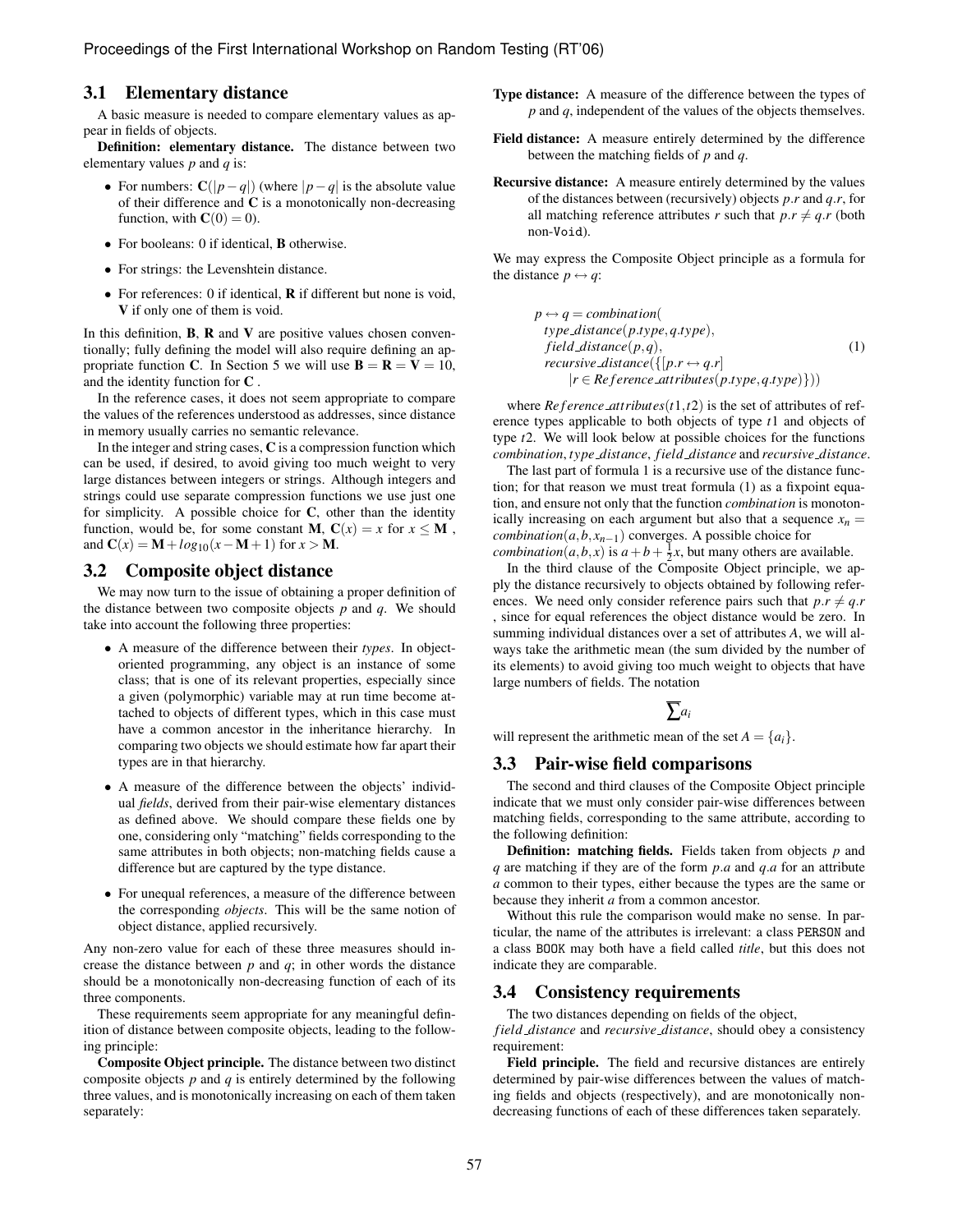How these components of the distance depend on the corresponding fields will be expressed by the functions *field dist*-*ance* and *recursive distance*.

We may now look at possible choices for the functions that remain to be specified: *combination*, *type distance*, *field distance* and *recursive distance*.

#### 3.5 Attaching weights to attributes

The last three functions cited serve to compare two objects or their types. Any composite object is made of a number of fields, each associated with an attribute (also called "data member" in C++) of the corresponding class. To define *type distance* we must look at the attributes of the classes involved; for *field distance* and *recursive distance* we look at the fields of the objects.

In all three cases we shouldn't have to treat all attributes as contributing equally to the distance. Introducing a notion of weight gives us the necessary flexibility:

Weight principle. For every attribute of a class, it is possible to define an associated non-negative weight *w*, such that the type, field and recursive distances are monotonically increasing functions of *w*∗ *d* for each applicable pair-wise distance *d*, and do not depend on *d* if *w* is 0.

This convention of writing the distance functions as functions of *w*∗ *d* for each applicable elementary distance *d* makes it possible to define a degree of relevance for various attributes of a given type and the corresponding fields, and to ignore certain fields altogether by giving them a zero weight.

It would be possible to define different weights for each of the type, field and recursive distances, but such extra flexibility does not seem warranted. Instead we just define, for each attribute of a class, how important the attribute is in comparing the corresponding objects.

The weight of an attribute *a* will be written *weighta*.

#### 3.6 Type distance

The following rule guides the definition of the *type distance*:

Type distance principle. The distance between two types is a monotonically increasing function of their path lengths to any closest common ancestor, and of the number of their non-shared features $3$ .

In this principle:

- A closest common ancestor of two classes B and C is a class A that is an ancestor of B and C, and such that no proper descendant of A has this property.
- The path length from a class to an ancestor is the minimum number of edges on a path to that ancestor.
- In languages where all types are based on a class and all classes have a common ancestor (ANY in Eiffel, Object in Java, etc), any two classes have a closest common ancestor. If this is not the case we will take the type distance to be infinite in the absence of a common ancestor.
- With multiple inheritance two types can have more than one closest common ancestor. In this case, the type distance must take into account distances to all of them.
- Non-shared features are features not inherited from a common ancestor. In figure 2 *is sick* is a non-shared feature; so is *name* in *PERSON* since the presence of a *name* feature in *PET* is just accidental homonymy.

<sup>3</sup> attributes and methods

The second part of the principle corresponds to the intuition that the more individual features differ, the more the corresponding objects should differ.

We will use the following as type distance for two types *t* and *u*:

$$
type\_distance(t, u) =
$$
  

$$
\lambda * path\_length(t, u) + v * \sum_{a \in non\_shared(t, u)} weight_a
$$
 (2)

here *path length* denotes the minimum path length to a closest common ancestor, and *non shared* the set of non-shared features. λ and  $v$  are two non-negative constants; in Section 5 we will choose 1 for both.

#### 3.7 Combining fields

There remains to define the field and recursive distances in accordance with the above requirements. A simple choice for the field distance is:

field distance
$$
(p,q)
$$
 =  
\n
$$
\sum_{a} weight_{a} * elementary\_distance(p.a,q.a)
$$
\n(3)

This is a sum over matching attributes *a*, with the convention noted above for void references.

We may use a similar formula for the recursive distance:

$$
recursive\_distance(p,q) = \sum_{r} weight_r * (p.r \leftrightarrow q.r)
$$
 (4)

This is a sum over matching reference attributes *r*; as noted we need only consider the fields for which *p.r* and *q.r* are not equal and neither of them is *Void*.

We also use a simple additive formula for the combination of the three component distances:

$$
combination(fd, td, rd) = \tau * td + \phi * fd + \alpha * rd \tag{5}
$$

where  $\alpha$  is an attenuation factor, between 0 and 1 (excluded), introduced to ensure convergence as discussed above; in the example from Section 5 we will use  $\alpha = \frac{1}{2}$ .  $\tau$  and  $\phi$  are non-negative constants.

The following formula gives the full distance definition combining the previous definitions:

$$
p \leftrightarrow q =
$$
  
\n
$$
\tau * \lambda * path_length(p.type, q.type)
$$
  
\n
$$
+ \tau * \nu * \overline{\Sigma}_{a \in non-shared(p.type, q.type)} weight_a
$$
  
\n
$$
+ \phi * \overline{\sum_{a} weight_{a} * elementary\_distance(p.a, q.a)}
$$
  
\n
$$
+ \alpha * \overline{\sum_{r} weight_{r} * (p.r \leftrightarrow q.r)}
$$
  
\n(6)

where *a* ranges over all matching fields and *r* over all matching non-equal, non-*Void* reference fields.

# 3.8 Parameters to the model

The distance definition has introduced a number of constants and a function, for which any application must choose values. Here is a recapitulation of all these parameters, indicating for each, in parentheses, the value chosen for the example presentation below.

**B** (10) : distance between two unequal boolean values.

V (10) : distance between a non-void reference and Void.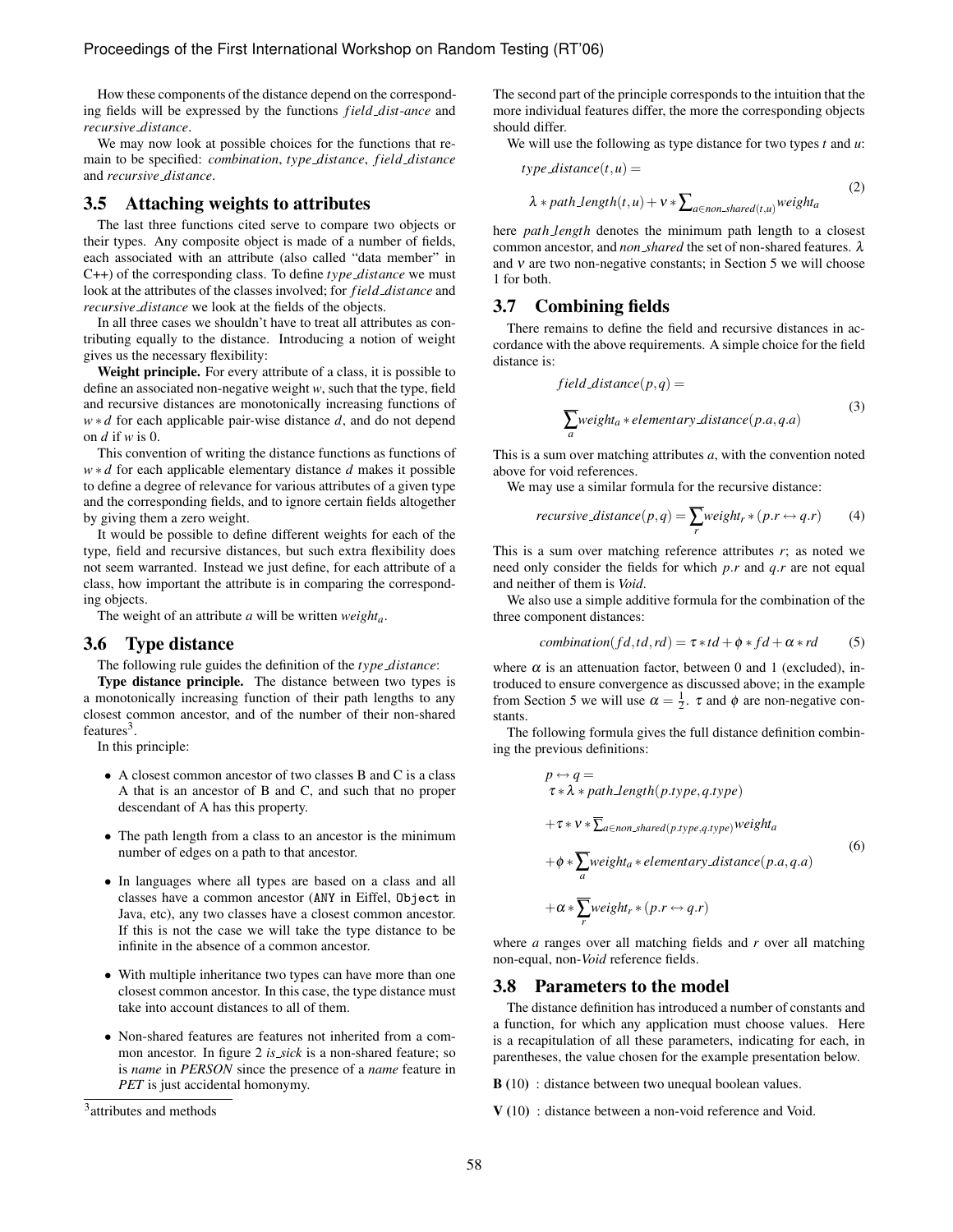- R (10) : distance between two unequal, non-void references.
- C (identity function): compression function for integer, real, double, and string distances.
- $\lambda$  (1): in the type distance, weight of the path length part.
- $v(1)$ : in the type distance, weight of the part involving non-shared attributes.
- $\tau$  (1): global weight for the type distance.
- $\phi$  (1): global weight for the field distance.
- $\alpha$  ( $\frac{1}{2}$ ): attenuation factor (global weight for the part of the distance that depends on referenced objects).
- *weight<sub>a</sub>* for every attribute *a* (1): weight of *a* (used for the type distance, the field distance and the recursive distance).

In the absence of a clear rationale for more specific values, the choices so far, as reflected in the application below, use simple values: 1 to assign equal weight to the various components of a distance,  $\frac{1}{2}$  for the attenuation factor to ensure reasonably fast convergence, and 10 as a conventional measure of distance between two clearly different booleans or references. Our experience with the model so far has not provided a conclusive answer to the question whether these simple values suffice or more sophisticated tuning is necessary. The presence of all the parameters listed will make such tuning possible if it turns out to be needed.

#### 3.9 The structure paradox

One effect of the general approach to distance measurement introduced here is that it pays more attention to actual values than to isomorphism of structures. With the example from Figure 1 (representing an object structure where all objects have the same type and a single attribute, which is a reference to another object of the same type) and the attenuation factor  $\alpha$  being set to  $\frac{1}{2}$ , we have  $r \leftrightarrow p = 2^{-1} + 2^{-2} + 2^{-3} + 2^{-4} + \dots = 1$ 





 $r \leftrightarrow q = 0$ 

This reflects the property that the objects *q* and *r* are field-byfield identical, but *p* and *q* are not.

It is possible to argue instead that  $p$  is more similar to  $r$  than  $q$  is since the corresponding deep object structures are isomorphic.

Both views are sustainable. The distance as defined here corresponds to notions of "shallow" equality, as implemented in Eiffel by is equal and in Java by equals. A notion of distance corresponding to "deep equality", as in Eiffel's is deep equal function, seems also possible; it would need to estimate a distance between graph structures. This approach would have to use measures of structural distance between graphs, as developed for example in [16], and avoid the difficulties associated with the graph isomorphism problem. In the present discussion we stick to a more

elementary notion of distance based on values of references rather than structural similarity.

#### 3.10 A matrix form

Applying formula (6) to a set of mutually related objects gives a matrix fixpoint equation form, which facilitates both illustration and resolution.

Consider a set *P* of objects  $p_1$ ,  $p_2$ , ...,  $p_n$ . Let *D* be the matrix of pair-wise distances between these objects:  $D[i, j]$  is the distance between  $p_i$  and  $p_j$ . *D* and all other matrices involved in this discussion are symmetric.

Let *T* be the matrix of type distances between the elements of *P*, and *F* the matrix of their field distances, as computed from their matching fields. Then we may rewrite formula 6 applied to all the points in *P* as the equation:

$$
D = \tau T + \phi F + \alpha * \overline{\sum}_{r \in References} D \circ r \tag{7}
$$

Where  $D \circ r$  is the matrix  $D'$  such that

$$
\forall i, j \ D'[i, j] = weight_r * D[p_i.r, p_j.r]
$$

with the convention that *p.r* and the corresponding matrix entries are zero if the attribute *r* is not applicable to *p*.

This last term of equation (7) simply results, for any particular reference attribute  $r$ , from applying the last term of equation  $(6)$ 

$$
weight_r * (p.r \leftrightarrow q.r)
$$

to all objects: we replace every object  $p$  by the object found by following the reference in the  $r$  field of  $p$ . For the  $[i, j]$  entry of the matrix  $D$ , which corresponds to the distance between objects  $p_i$ and  $p_j$ , we apply this transformation to both  $p_i$  and  $p_j$ .

The transformation induced by a reference attribute *r* is generally not a substitution (one-to-one mapping) because of the possibility of dynamic aliasing (two references attached to the same object) and of void references (which we represent as references to a fixed object *Void*).

We may use equation (7) to compute the pair-wise distances between all the points in a set iteratively. With a small enough attenuation factor  $\alpha$  it will quickly reach a satisfactory approximation.

For a precise computation of the distance, applying equation (7) assumes that the set *P* of objects is *reference-complete*: any object reachable directly or indirectly from a member of *P* by following references is also in *P*. The simplest reference-complete set is the set of all objects, but this will usually be too large to handle. Two reasonable policies are:

- 1. Start from a set *P* that is not necessarily reference-complete, for example a set containing just two objects *p* and *q* of which we need to compute the distance and extend it repeatedly as application of equation (7) brings in the need to consider new objects.
- 2. Alternatively, work with a fixed set *P*, but whenever the application of equation 7 brings in an object not in *P* take an arbitrarily chosen large value for its distance to any member of *P*.

# 4. DISTANCE-BASED TESTING STRATE-GIES

Various testing strategies can be implemented using the computation of the distance between two objects presented in the previous section. For instance, ART is based on the intuition that spreading out values in the input domain will result in a decreased F-measure.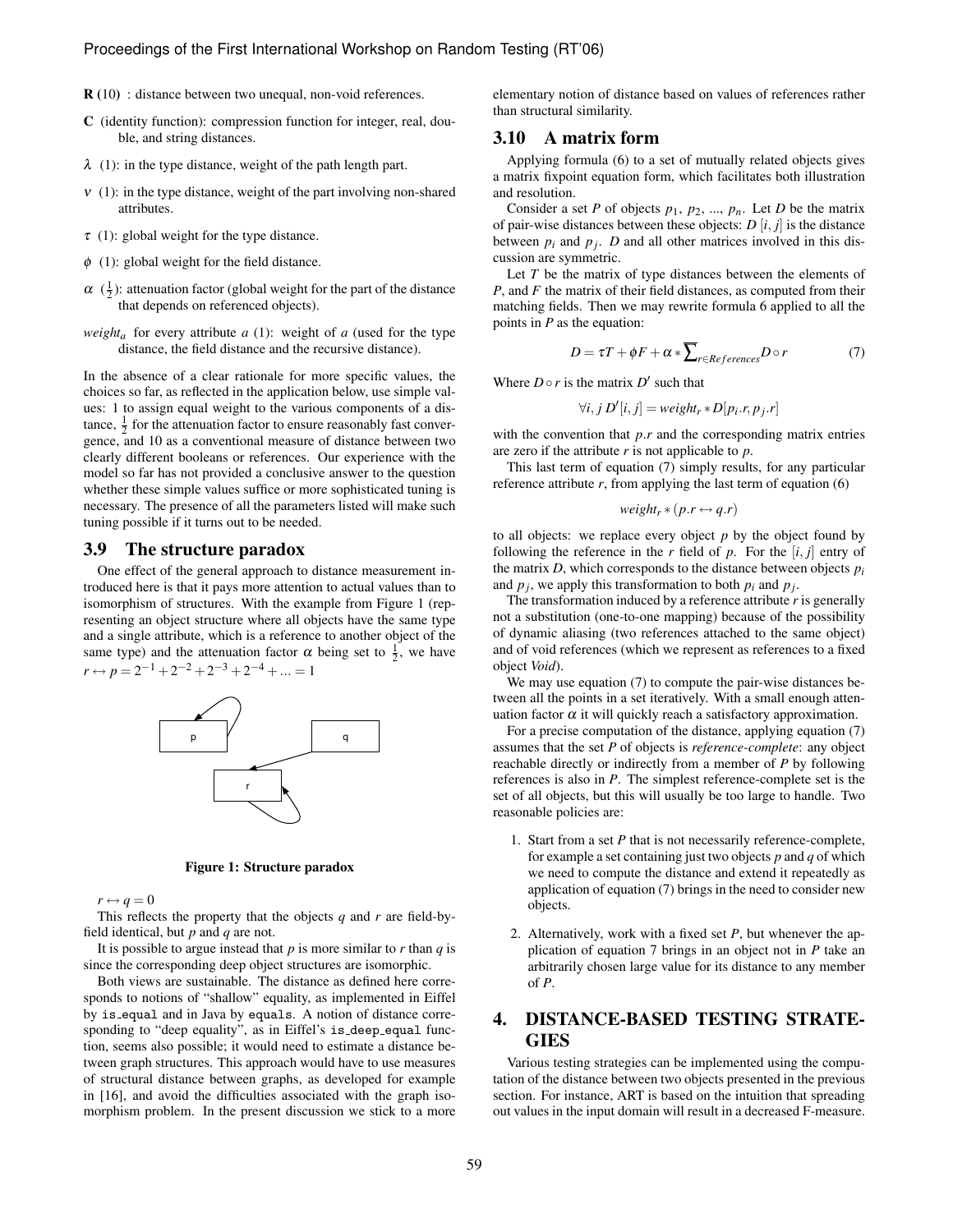One possible implementation of this concept would be to keep a set of candidate test inputs and a set of already used inputs, and always choose from the candidate set the value v that has the highest average distance to all values used before. Then v is removed from the candidate set and added to the used values set. The test case is executed and, if it passes (so no bug is found), the next best value is selected from the candidate set.

This algorithm is described by the following fragment of pseudocode, where the distance function is implemented as described in the previous section:

```
used_objects: SET [ANY]
candidate_objects: SET [ANY]
current_best_distance: DOUBLE
current_best_object: ANY
v0, v1: ANY
current_accumulation: DOUBLE
...
current_best_distance := 0.0;
foreach v0 in candidate_objects
do
   current accumulation := 0.0;
   foreach v1 in used_objects
   do
      current_accumulation :=
         current_accumulation + distance(v0, v1);
   end
   if (current_accumulation > current_best_distance)
   then
      current_best_distance := current_accumulation;
      current_best_object := v0;
   end
end
candidate_objects.remove(v0);
used_objects.add(v0);
run_test(v0);
```
This strategy is similar to the one originally proposed for ART [3], the differences being the selection criterion (average distance rather than maximum minimum distance) and the computation of the distance measure. A number of variations are possible within that framework; in particular they can play with weights and the model's other parameters to emphasize or downplay specific properties of objects and types. Varying the number of fixpoint iterations is also a way to tune the model.

# 5. CASE STUDY

In this section we apply the testing algorithm introduced in the previous section on an example. We first introduce a class hierarchy and corresponding sample instances that will be used throughout this section. Then we pre-calculate all the necessary object distances using our proposed definition. The resulting object-distances will be used in the next step, which consists of stepping through the execution of the testing algorithm, where in each step the next object to be used for testing is selected.

We consider the classes depicted in Figure 2 and objects depicted in Figure 3. The example involves both reference and primitive types, and includes self-references, and polymorphism.

We assume that the routine under test takes one argument which is of type *PERSON*. Our approach trivially extends to routines with multiple arguments; here we use one argument for the sake of brevity. In this section we will calculate the distance between all persons. A potential implementation will quite likely use a lazy strategy to only calculate those distances that the testing algorithm actually requires.



Figure 2: Case study class diagram

The following will show the necessary computations bottom-up starting with first type and field comparisons, then pet shop, animal and finally person comparisons.

The type distance between a type and itself is zero, hence the only interesting type comparisons in our example are between DOG and BIRD:

$$
type\_distance(DOG, BIRD) = 2 + (1 + 1) = 4
$$

The sum of the path lengths from DOG and BIRD to their closest common ancestor is 2 and there are two non-shared features (*is sick* and *breed*, both weighted 1).

Next the differences between the strings occurring in the example are, according to the Levenstein distance:

> *field distance*("*Store*1"*,*"*Store*2") = 1  $$ *field distance*("*Steve*"*,*"*Jenna*") = 5 *field distance*("*Steve*"*,*"*Kelly*") = 5 *field distance*("*Mary*"*,*"*Jenna*") = 5  $field\_distance("Mary", "Kelly") = 4$ *field distance*("*Jenna*"*,*"*Kelly*") = 4

The calculations for the two pet shops follow:

$$
ps1 \leftrightarrow ps2 = td(PET\_SHOP, PET\_SHOP)
$$
  
+
$$
+ (fd("Store1", "Store2"))
$$
  
= 0+1=1

Since both *ps1* and *ps2* have the same type (*PET SHOP*) their type distance is zero; the difference between their only field (*name* of type *STRING*) is 1 as already calculated.

The calculations for comparing the animals *bird1*, *bird2* and *dog1* to each other are shown below:

$$
bird1 \leftrightarrow bird2 = td(BIRD, BIRD)
$$
  
\n
$$
+ \frac{1}{2} * (|bird1.age - bird2.age| + 0)
$$
  
\n
$$
= 0 + \frac{1}{2} * (2 + 0) = 1
$$
  
\n
$$
bird1 \leftrightarrow dog1 = td(BIRD, DOG)
$$
  
\n
$$
+ \frac{1}{2} * (|bird1.age - dog1.age| + \mathbf{R}) + \frac{1}{2} * (ps1p \leftrightarrow s2)
$$
  
\n
$$
= 4 + \frac{1}{2} * (7 + 10) + \frac{1}{2} * 1 = 13
$$
  
\n
$$
bird2 \leftrightarrow dog1 = td(BIRD, DOG)
$$
  
\n
$$
+ \frac{1}{2} * (ps1 \leftrightarrow ps2)
$$

$$
= 4 + \frac{1}{2} * (9 + 10) + \frac{1}{2} * 1 = 14
$$

The type distance between *bird1* and *bird2* is zero since they have the same type. They share two fields, hence the sum of their field differences is divided by 2. Their first fields (*age*) are set to 3 and 1 respectively hence we get a difference of 2. Their second field (*pet shop*) is for both set to *ps1* hence they do not differ. The type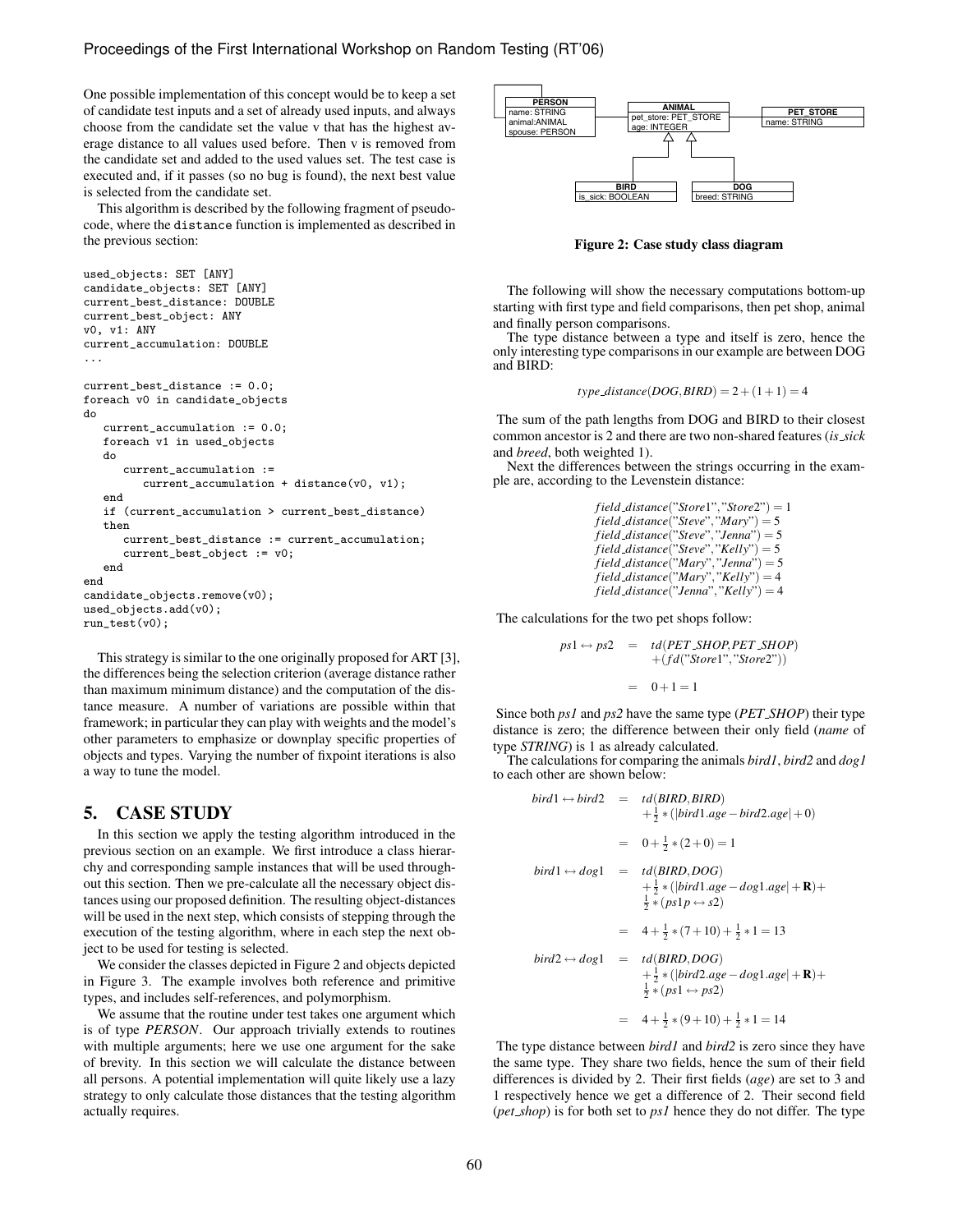

Figure 3: Case study object diagram

distance for *bird1* and *dog1* is 4 as their types are BIRD and DOG respectively. The sum of their field distances is again divided by 2, due to the 2 shared fields. The age difference is now  $10 - 3 =$ 7 and they come from different pet shops ( $ps1 \leftrightarrow ps2 = 1$ ). The difference between *bird2* and *dog1* is calculated correspondingly.

The following symmetric matrix depicts the distances between the animals.

| bird1   | bird2 | dog1 |   |
|---------|-------|------|---|
| $bird1$ | 0     |      |   |
| $bird2$ | 1     | 0    |   |
| $dog1$  | 13    | 14   | 0 |

As a last step we compare the persons *p1*, *p2*, *p3* and *p4* to each other. Note that for brevity, we omit the type distance calculations for persons since the type distance between all persons is always zero (they are all of type PERSON).

$$
p1 \leftrightarrow p2 = \frac{1}{3} * (fd("Steve", "Mary") + \mathbf{R} + \mathbf{R})
$$
  
+  $\alpha * \frac{1}{2} * (bird1 \leftrightarrow dog1 + p1 \leftrightarrow p2)$   
=  $\frac{25}{3} + \frac{1}{4} * (13 + p1 \leftrightarrow p2)$ 

Objects *p1* and *p2* share three fields: *name*, *animal* and *spouse*. Hence the sum of their field differences is divided by 3. The difference between their names ("Steve" and "Mary") is 5 as calculated during the string comparisons. Both the attributes *animal* and *spouse* are distinct hence they weight  $\mathbf{R} = 10$  each. The rest of the formula is due to the recursive distance. There is the attenuation factor  $\alpha$  ( $\frac{1}{2}$ ) and the normalization through the number of shared reference fields (*animal* and *spouse*). As calculated previously the difference between the animals  $bird1 \leftrightarrow dog1 = 13$ . The difference between the spouses is  $p1 \leftrightarrow p2$ . Note the introduction of recursion in this last step. The resulting fix-point equation is now solved iteratively (using an initial value of zero; we show 3 significant digits to illustrate speed of convergence):

$$
p1 \leftrightarrow p2_{n+1} = \frac{25}{3} + \frac{1}{4} * (13 + p1 \leftrightarrow p2_n)
$$
  
\n
$$
p1 \leftrightarrow p2_0 = 0
$$
  
\n
$$
p1 \leftrightarrow p2_1 = \frac{25}{3} + \frac{1}{4} * (13 + 0) = 11.583
$$
  
\n
$$
p1 \leftrightarrow p2_2 = \frac{25}{3} + \frac{1}{4} * (13 + 11.583) = 14.479
$$
  
\n
$$
p1 \leftrightarrow p2_3 = \frac{25}{3} + \frac{1}{4} * (13 + 14.479) = 15.203
$$
  
\n
$$
p1 \leftrightarrow p2_4 = \frac{25}{3} + \frac{1}{4} * (13 + 15.203) = 15.384
$$
  
\n
$$
p1 \leftrightarrow p2_5 = \frac{25}{3} + \frac{1}{4} * (13 + 15.384) = 15.429
$$
  
\n
$$
p1 \leftrightarrow p2_6 = \frac{25}{3} + \frac{1}{4} * (13 + 15.429) = 15.441
$$

We abort the iteration after 6 steps and continue working with the approximation of 15.4 for  $p1 \leftrightarrow p2$ . Next the distance between  $p1$ 

and *p3*:

$$
p1 \leftrightarrow p3 = \frac{1}{3} * (fd("Steve", "Jenna") + V + 0)
$$
  
+  $\alpha * \frac{1}{1} * (p2 \leftrightarrow p2)$   
=  $\frac{15}{3} + \frac{1}{2} * \frac{1}{1} * 0$ 

Note that in the recursive step in the above formula there is no comparison between animals, because one of the animals is void. Since there is no recursion in the above equation we can evaluate the result immediately and get  $p1 \leftrightarrow p3 = 5$ .

Next we compare objects *p1* and *p4*:

$$
p1 \leftrightarrow p4 = \frac{1}{3} * (fd("Steve", "Kelly") + \mathbf{R} + \mathbf{V})
$$
  
+  $\alpha * \frac{1}{1} * (bird \leftrightarrow bird2)$ 

$$
= \frac{25}{3} + \frac{1}{2} * \frac{1}{1} * 1
$$

This distance can again be evaluated directly:  $p1 \leftrightarrow p4 = 8.8$ (rounded to one decimal).

Comparing objects *p2* and *p3* we start with:

$$
p2 \leftrightarrow p3 = \frac{1}{3} * (fd("Mary", "Jenna") + V + R)
$$
  
+  $\alpha * \frac{1}{1} * (p1 \leftrightarrow p2)$   
=  $\frac{25}{3} + \frac{1}{2} * 15.4$ 

Since we have already calculated the distance between *p1* and *p2* we can evaluate the above equation directly and get:  $p2 \leftrightarrow p3$ 16*.*0 (rounded to one decimal).

The second but last person comparison involves *p2* and *p4*:

$$
p2 \leftrightarrow p4 = \frac{1}{3} * (fd("Mary", "Kelly") + \mathbf{R} + \mathbf{V})
$$
  
+  $\alpha * \frac{1}{1} * (dog1 \leftrightarrow bird2)$   
=  $\frac{24}{3} + \frac{1}{2} * \frac{1}{1} * 14$ 

Hence we get  $p2 \leftrightarrow p4 = 15$ . And finally the last person comparison between *p3* and *p4*:

$$
p3 \leftrightarrow p4 = \frac{1}{3} * (fd("Jenna", "Kelly") + \mathbf{V} + \mathbf{V})
$$

$$
= \frac{24}{3} = 8
$$

Combining all those calculations we get the following matrix showing the difference between persons *p1*, *p2*, *p3*, and *p4*:

|  | $p1$ $p2$ $p3$ $p4$                                                                                                                  |          |
|--|--------------------------------------------------------------------------------------------------------------------------------------|----------|
|  |                                                                                                                                      |          |
|  |                                                                                                                                      |          |
|  |                                                                                                                                      |          |
|  | $\begin{array}{c cc} p1 & 0 & \cdot & \cdot \\ p2 & 15.4 & 0 & \cdot \\ p3 & 5.0 & 16.0 & 0 \\ p4 & 8.8 & 15.0 & 8.0 \\ \end{array}$ | $\theta$ |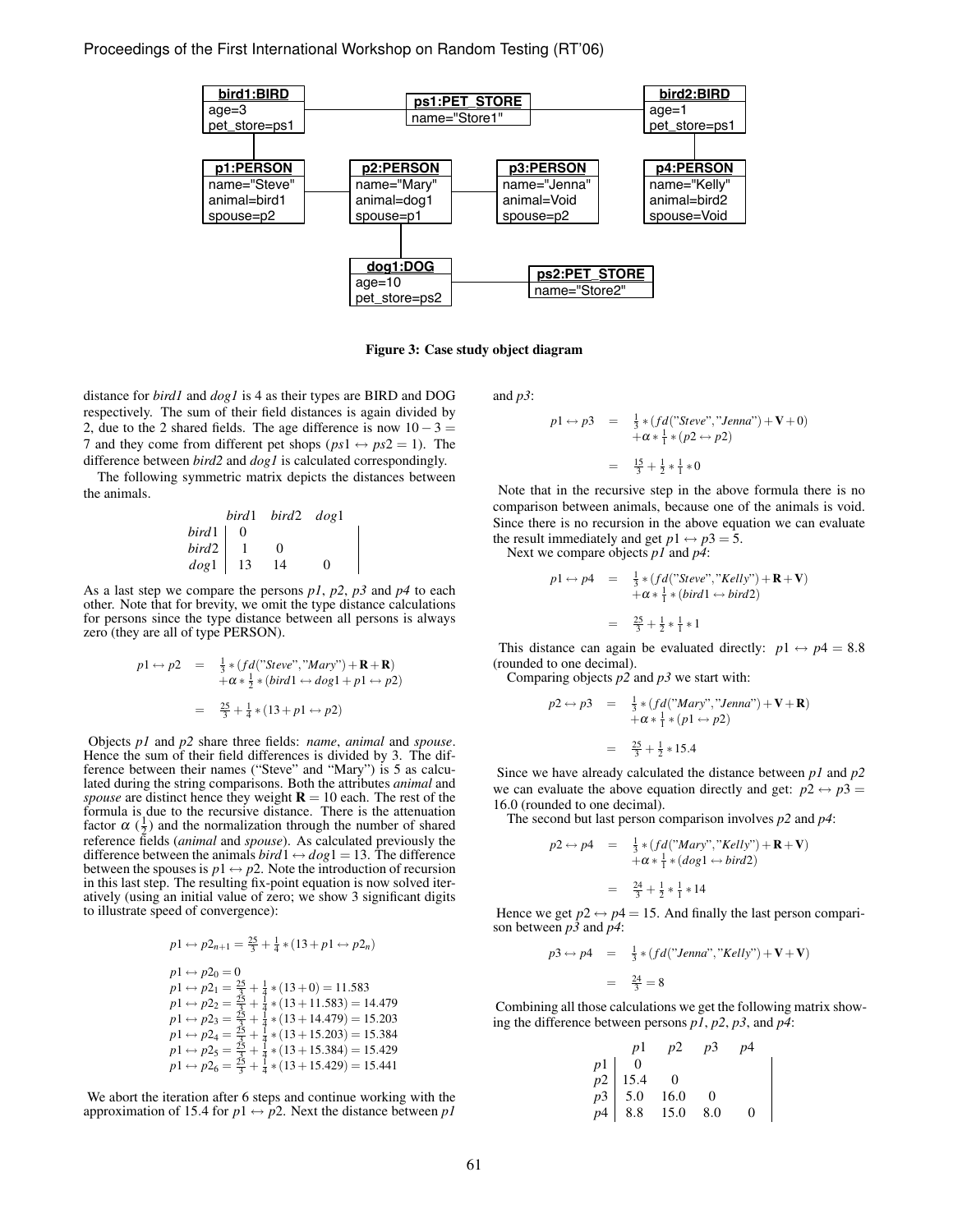Now that all distances between persons are known we can start testing. Initially no object has been used for testing yet. Set

*used objects* is empty and *candiate\_objects* is  $\{p1, p2, p3, p4\}$ . In this state our algorithm will pick an arbitrary object from the *candidate ob jects* set. Let us assume *p1* was picked.

After the first round of testing the set *used objects* is  $\{p1\}$  and the set *candidate\_objects* is  $\{p2, p3, p4\}$ . According to the algorithm, the next object to pick for testing is the one from

*candidate ob jects* with the biggest distance to *p*1; in our case this is *p*2.

After moving *p*2 we now have *used\_objects* = { $p1, p2$ } and *candidate\_objects* = { $p3$ *, p4*}. The accumulated distance of  $p3$ to *p*1 and *p*2 is  $p3 \leftrightarrow p1 + p3 \leftrightarrow p2 = 21$  and the accumulated distance of *p*4 to *p*1 and *p*2 is  $p$ 4  $\leftrightarrow$  *p*1 +  $p$ 4  $\leftrightarrow$  *p*2 = 23*.8.* Hence, we next choose *p*4 for testing and move it from the *candidate ob jects* set to the *used ob jects* set.

After the third round of testing the set *used ob jects* is {*p*1*, p*2*, p*4} and the set *candidate ob jects* is {*p*3}.

In the fourth round of testing only one candidate is left and will be chosen for testing. We have assumed throughout the case study that test cases using the selected values always pass, in order to demonstrate how the value selection proceeds. In a realistic setting, when a test case fails, testing will most likely stop and only re-start when the found bug is fixed.

The example we have shown suggests that our algorithm picks the input objects in an order similar to that of an intuitive selection.

In this section we have first applied our measure to instances of some example classes involving primitive types, references, several levels of indirection, cycles and void references and polymorphism and then used the resulting distance values to drive the test data selection of a testing algorithm.

### 6. DISCUSSION

One of the issues we considered was whether we should use not only attributes in the calculation, but also argument-less functions. The results of such functions are obviously computed on the basis of attribute values; however, the existence of these functions indicates that they are representative for the semantics of the encompassing class, hence it may be reasonable to assume that a greater weight should implicitly be given to the attributes that they rely on. Although this argument speaks for including functions without arguments in the object distance calculation, there is one major problem: the execution of such a function might change the state of the object, and it is not acceptable that the distance calculation should trigger a state change – it must be side-effect free. Furthermore, what happens, in the case of languages which support executable specification such as Eiffel, if the precondition of such a function is not fulfilled?

Another alternative idea for our model is to use a developerdefined function that compares the content of two objects to decide if they are equal (an example of such a function in Java would be equals). If such a function returns True for two objects, it might be a reasonable assumption that we can set their distance to 0. However, this would break the consistency of our distance calculation. Such a function can still be used in the implementation of the distance computation, when setting the weights automatically (as opposed to using user-provided weights).

The implementation of the object distance presented here is blackbox; we assume no knowledge about the internal structure of the code under test or of its specification. A white-box approach where the testing goal is not sheer coverage of the input domain or of its partitions would bring entirely new aspects to our distance calculation. As a first example, if the testing goal is path coverage, we

will assign the maximum value to the distance between any two inputs that cause different paths in the code to be executed. Such a strategy could be implemented (much in the spirit of the algorithms for using symbolic execution for testing developed by Khurshid et al. [10]) by first performing symbolic execution to gather the path conditions (conditions that the inputs must fulfill for a certain instruction in the code to be executed), and then using these conditions to calculate the object distance. Moreover, if the source code is available, we could monitor attribute accesses in the code under test, and, in the distance calculation, only use the attributes that are actually accessed.

Performance is a possible concern, including both the cost of the distance calculation itself and the number of such calculations needed by the testing strategy.

For the distance calculation, there is (as noted) no need to include all possible objects. We can use, as illustrated informally in the case study, a "lazy" approach: start with only the objects on which we need distance values in the end; then add referenced objects as the traversal of the object graph needs them, or ignore some altogether (simply giving them a high distance value) in a performance-precision trade-off. Further analysis and experimentation of such strategies are in progress.

The problem of the number of distances to compute also exists in previous ART work, and the corresponding solutions should be applicable to the present framework.

# 7. CONCLUSIONS

We have described a model for representing the differences between two objects, and, based on this model, an algorithm for computing a value for the distance between them. We have also shown how this model can be used in various distance-based testing strategies.

The applications of the object distance potentially extend beyond the scope of this paper and the general field of testing. One example would be a data lookup system, where we search for objects that are similar enough (within a given distance range) to a prototype object. Another would be a data change tracking system, where we only want to record changes to the object state that exceed a given delta. Such applications must be explored further.

Further work on the notion of object distance can pursue several directions. We first intend to run a wide-scale evaluation of its performance, by integrating it into the fully automated random testing framework AutoTest [6]. We will also investigate possible variants of the calculation algorithm described here. Furthermore, a white-box approach would allow for a very wide variety of implementations for the object distance, based on the testing target (code coverage, etc). Finally, various distance-based testing strategies extending the basic idea illustrated in Section 4 can be developed.

# Acknowledgements

We thank Stephanie Balzer, Lisa (Ling) Liu and Bernd Schoeller for many helpful discussions and very useful comments on the work presented here.

# 8. REFERENCES

- [1] J. H. Andrews, S. Haldar, Y. Lei, and C. H. Li. Randomized unit testing: Tool support and best practices. Technical Report 663, Department of Computer Science, University of Western Ontario, January 2006.
- [2] K. P. Chan, T. Y. Chen, and D. Towey. Restricted random testing. In *Proceedings of the 7th International Conference*